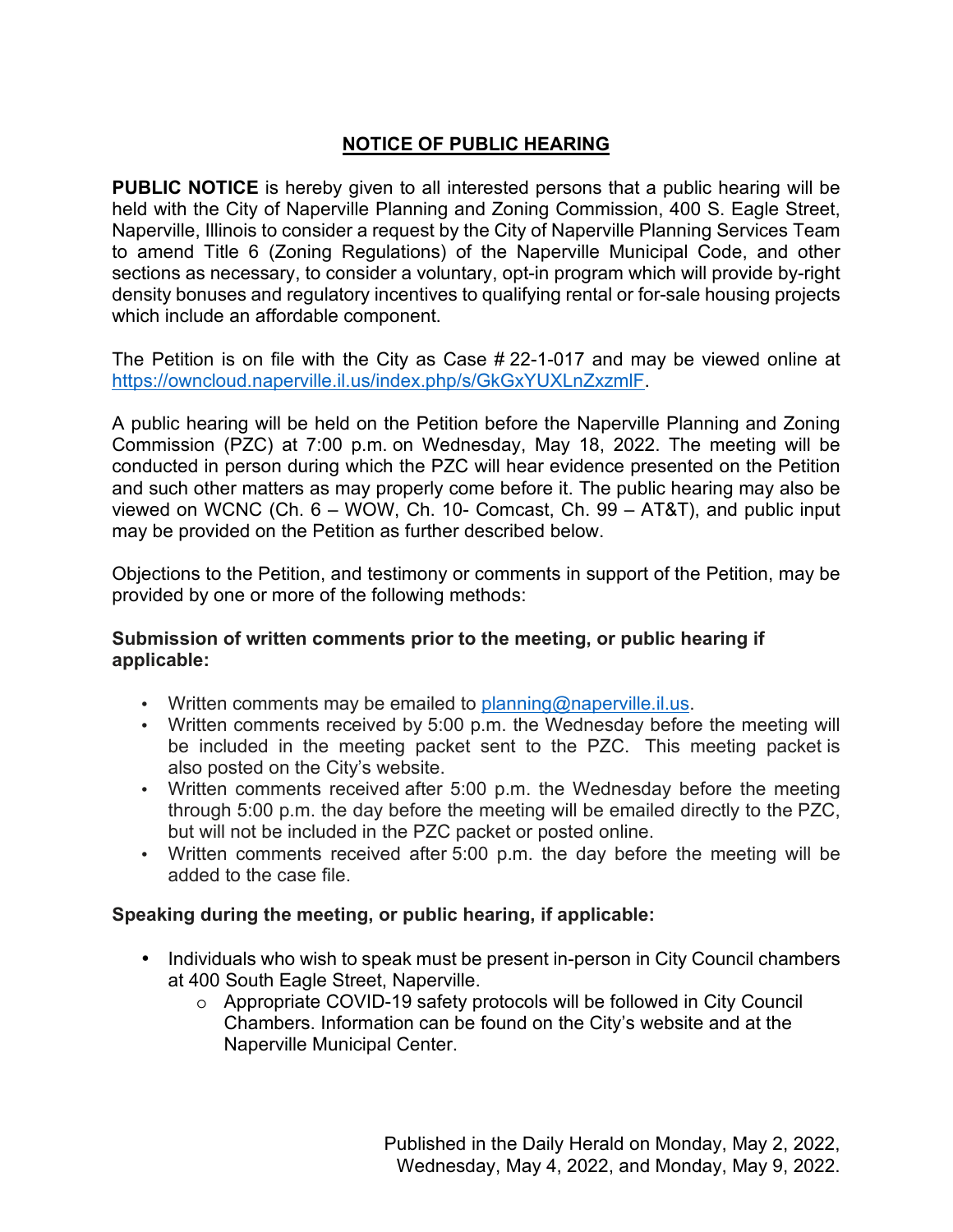### **NOTICE OF PUBLIC HEARING**

**PUBLIC NOTICE** is hereby given to all persons interested that North Central College ("Petitioner"), whose address is 30 North Brainard Street, Naperville, Illinois 60540, has filed with the City of Naperville, 400 S. Eagle Street, Naperville, Illinois, a petition ("Petition") for rezoning to CU (College University District) pursuant to Section 6-3-7 and any such other variances, departures or deviations as may be necessary under the provisions of Title 6 (Zoning Regulations) and/or Title 7 (Subdivision Regulations) of the Naperville Municipal Code (as amended), for the property ("Property") having a common street address of 5 South Loomis Street/326 East Benton Avenue, Naperville, IL 60540 and legally described as follows:

LOT 1 OF OWNERS PLAT OF LOTS 1, 2, 3, 4, 5 AND 6, IN BLOCK 8 OF DELCAR SLEIGHTS ADDITION TO THE TOWN OF NAPERVILLE, BEING A SUBDIVISION OF PART OF THE WEST 1/2 OF THE NORTHWEST 1/4 OF SECTION 18, TOWNSHIP 38 NORTH, RANGE 10, EAST OF THE THIRD PRINCIPAL MERIDIAN, ACCORDING TO THE PLAT OF SAID OWNERS PLAT RECORDED JANUARY 31, 1950 AS DOCUMENT 585525, IN DUPAGE COUNTY, ILLINOIS.

#### **PIN: 08-18-315-004**

The Property is currently zoned R2 (Single Family and Low Density Multiple Family Residence District). The Petitioner is the owner of the Subject Property. The Petitioner requests rezoning of the property from R2 to CU (College University District). The Petition is on file with the City as PZC Case # 22-1-048 and may be viewed online at https://owncloud.naperville.il.us/index.php/s/Uh64vi6y03h4e2H.

A public hearing will be held on the Petition before the Naperville Planning and Zoning Commission (PZC) at 7:00 p.m. on Wednesday, July 6, 2022. The meeting will be conducted in person during which the PZC will hear evidence presented on the Petition and such other matters as may properly come before it. The public hearing may also be viewed on WCNC (Ch. 6 – WOW, Ch. 10- Comcast, Ch. 99 – AT&T), and public input may be provided on the Petition as further described below.

Objections to the Petition, and testimony or comments in support of the Petition, may be provided by one or more of the following methods:

#### **Submission of written comments prior to the meeting, or public hearing if applicable:**

- Written comments may be emailed to planning@naperville.il.us.
- Written comments received by 5:00 p.m. the Wednesday before the meeting will be included in the meeting packet sent to the PZC. This meeting packet is also posted on the City's website.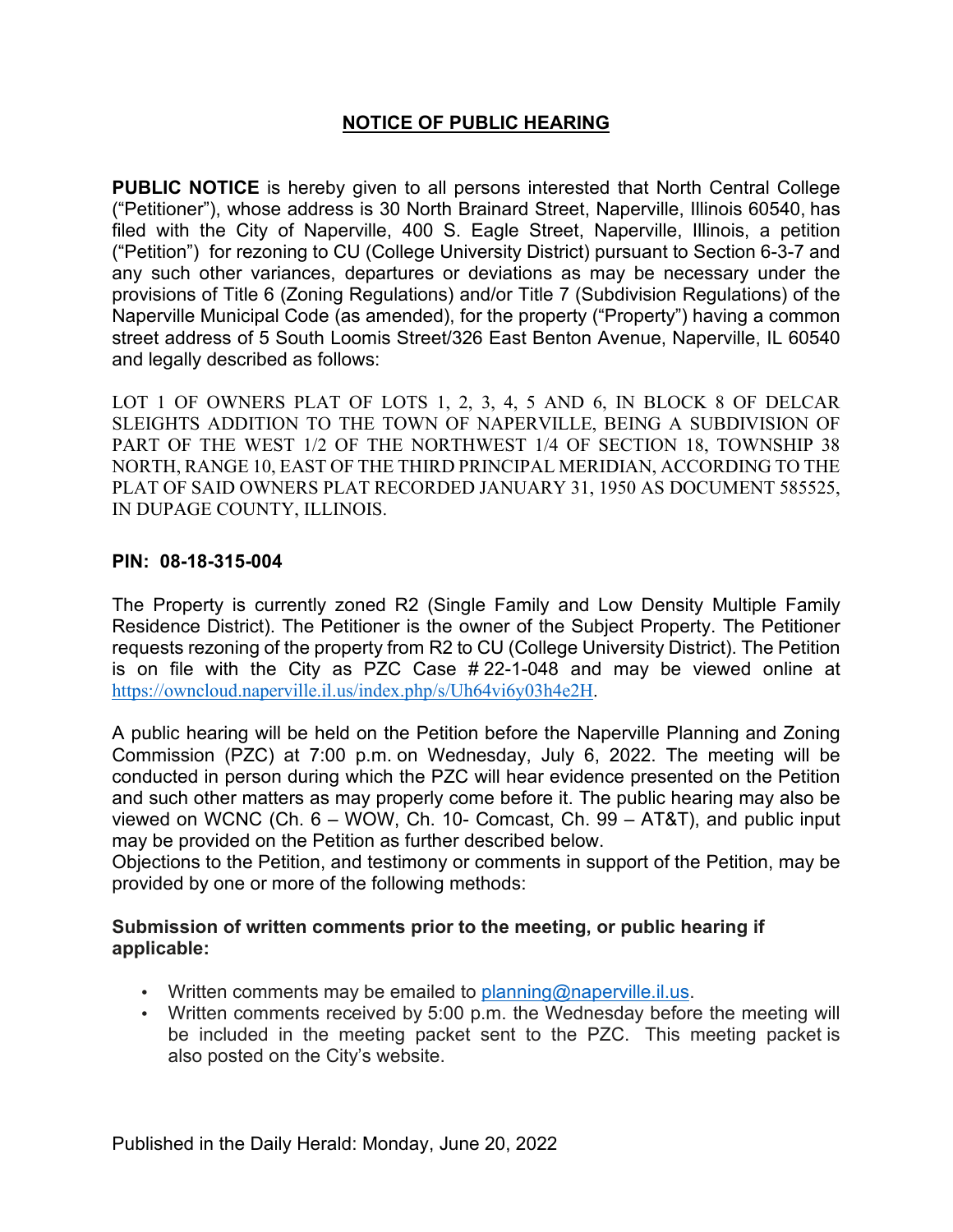- Written comments received after 5:00 p.m. the Wednesday before the meeting through 5:00 p.m. the day before the meeting will be emailed directly to the PZC, but will not be included in the PZC packet or posted online.
- Written comments received after 5:00 p.m. the day before the meeting will be added to the case file.

### **Speaking during the meeting, or public hearing, if applicable:**

- Individuals who wish to speak must be present in-person in City Council chambers at 400 South Eagle Street, Naperville.
	- o Appropriate COVID-19 safety protocols will be followed in City Council Chambers. Information can be found on the City's website and at the Naperville Municipal Center.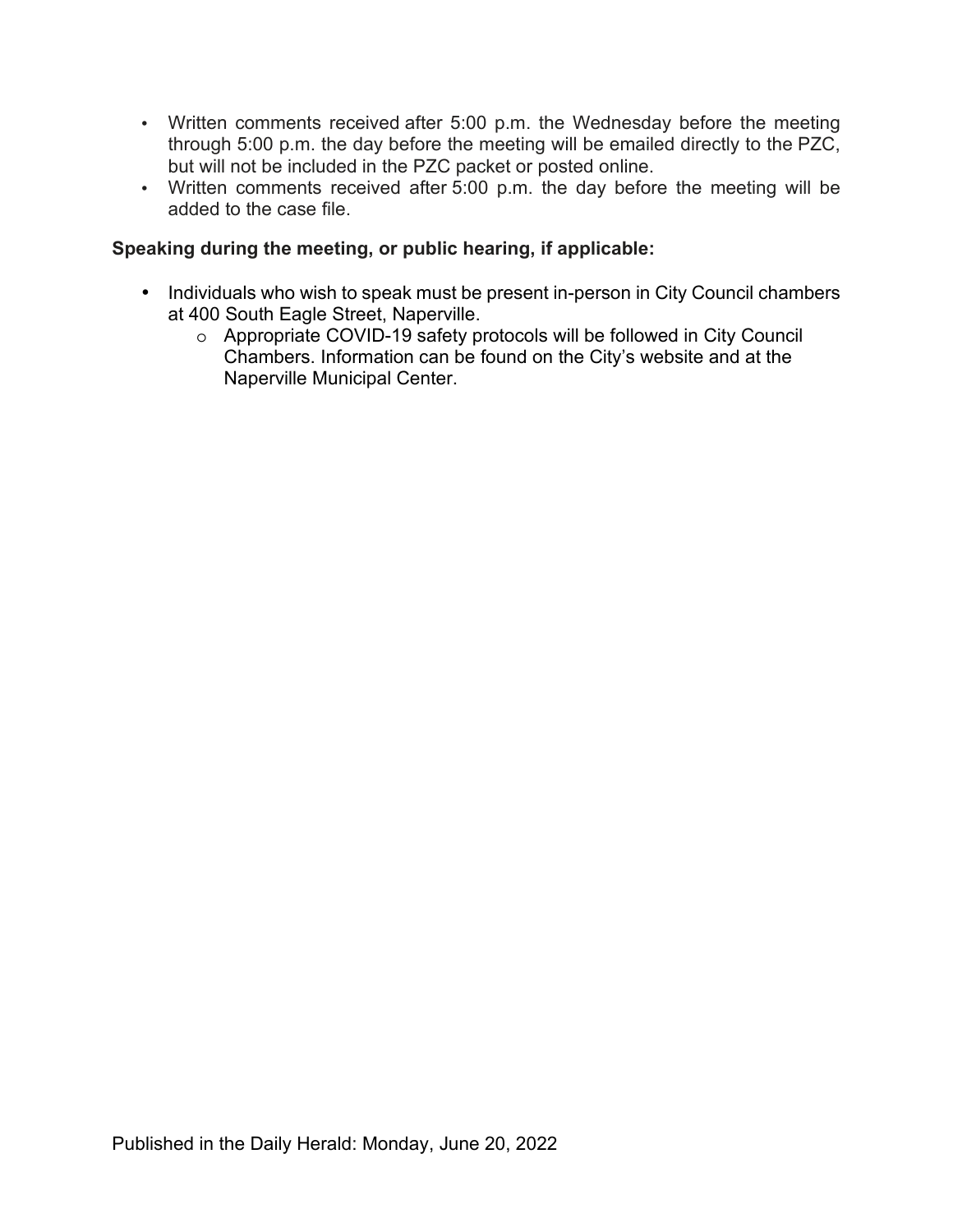#### **NOTICE OF PUBLIC HEARING**

**PUBLIC NOTICE** is hereby given to all persons interested that North Central College ("Petitioner"), whose address is 30 North Brainard Street, Naperville, Illinois 60540, has filed with the City of Naperville, 400 S. Eagle Street, Naperville, Illinois, a petition ("Petition") for approval of a variance from Section 6-16-6:3 and Section 6-3-6:4.1 to allow a sign on an accessory structure and to extend the effective period of a variance and any such other variances, departures or deviations as may be necessary under the provisions of Title 6 (Zoning Regulations) and/or Title 7 (Subdivision Regulations) of the Naperville Municipal Code (as amended), for the property ("Property") having a common street address of 430 S. Washington Street, Naperville, IL 60540 and legally described as follows:

PARCEL 1: LOT 2 (EXCEPT THE NORTH 10 FEET THEREOF), ALL OF LOT 3 AND THE NORTH 10 FEET OF LOT 4 IN BLOCK 2 OF ELLSWORTH'S ADDITION TO NAPERVILLE, A SUBDIVISION OF PART OF SECTIONS 18 AND 19, TOWNSHIP 38 NORTH, RANGE 10, EAST OF THE THIRD PRINCIPAL MERIDIAN, AND PART OF SECTIONS 13 AND 24, TOWNSHIP 38 NORTH, RANGE 9, EAST OF THE THIRD PRINCIPAL MERIDIAN, ACCORDING TO THE PLAT THEREOF RECORDED MARCH 18, 1853 AS DOCUMENT 6989, (EXCEPTING THEREFROM THAT PART THEREOF FALLING IN THE FOLLOWING DESCRIBED PROPERTY: BEGINNING AT A POINT IN THE WEST LINE OF SAID LOT 3 A DISTANCE OF 27.20 FEET NORTH OF THE SOUTHWEST CORNER THEREOF; THENCE NORTH 10 DEGREES 31 MINUTES EAST 143.0 FEET TO THE SOUTHERLY BANK OF THE DUPAGE RIVER; THENCE NORTHWESTERLY ALONG SAID SOUTHERLY BANK TO THE NORTHWEST CORNER OF LOT 1 OF ELLSWORTH'S ADDITION TO NAPERVILLE RECORDED MARCH 18, 1853 AS DOCUMENT 6989; THENCE SOUTH 4 DEGREES 41 MINUTES WEST ALONG THE WESTERLY LINE OF SAID LOTS 1, 2 AND 3 A DISTANCE OF 153.0 FEET TO THE POINT OF BEGINNING; AND ALSO EXCEPTING THEREFROM THAT PART THEREOF CONDEMNED BY CITY Of NAPERVILLE IN CASE 98 ED 11 AND DESCRIBED AS FOLLOWS: THAT PART OF THE SOUTHEAST 1 /4 OF THE SOUTHEAST 1 /4 OF SECTION 13, TOWNSHIP 38 NORTH, RANGE 9, EAST OF THE THIRD PRINCIPAL MERIDIAN, COMMENCING AT THE WESTERNMOST SOUTHWESTERLY CORNER OF LOT 1 OF MARKET SQUARE RESUBDIVISION, RECORDED AS DOCUMENT R86-133262; THENCE SOUTH 80 DEGREES 29 MINUTES 04 SECONDS WEST, ALONG THE WESTERLY EXTENSION OF THE SOUTHERNMOST LINE OF SAID LOT 1, A DISTANCE OF 178.73 FEET TO A POINT THAT IS 50.00 FEET NORTHEASTERLY OF, AS MEASURED AT RIGHT ANGLES TO, THE NORTHEASTERLY LINE OF BLOCK 2 ELLSWORTH ADDITION TO THE TOWN OF NAPERVILLE, RECORDED AS DOCUMENT 6989, FOR A POINT OF BEGINNING; THENCE SOUTH 39 DEGREES 44 MINUTES 30 SECONDS EAST, ALONG A LINE THAT IS 50.00 FEET NORTHEASTERLY OF, AS MEASURED AT RIGHT ANGLES TO, SAID NORTHEASTERLY LINE, 113. 78 FEET; THENCE SOUTH 23 DEGREES 29 MINUTES 30 SECONDS EAST, ALONG A LINE THAT IS 50.00 FEET NORTHEASTERLY OF, AS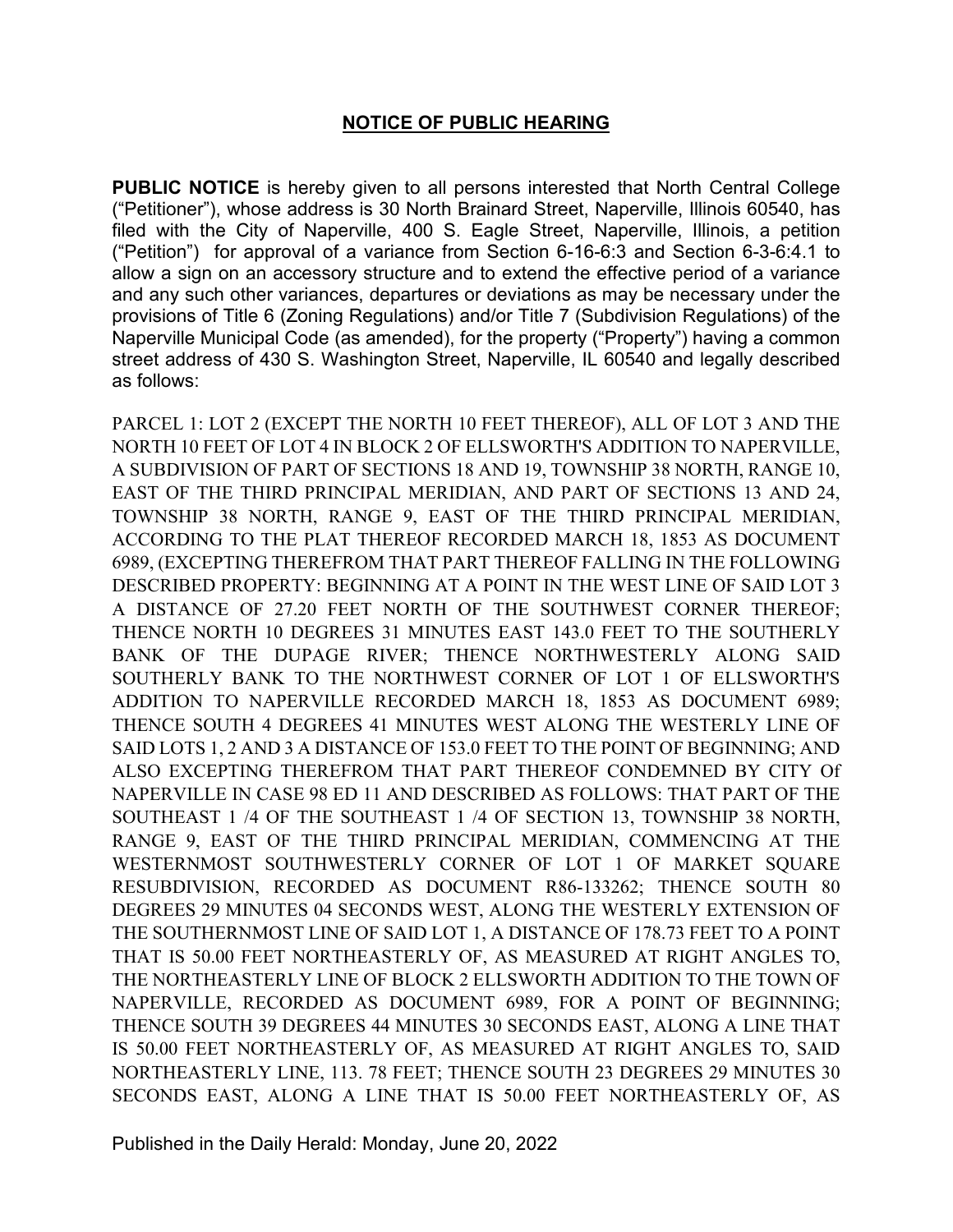MEASURED AT RIGHT ANGLES TO, SAID NORTHEASTERLY LINE, 38.83 FEET TO THE EASTERLY EXTENSION OF THE SOUTHERLY LINE OF THE NORTH 10.00 FEET Of LOT 4 IN SAID BLOCK 2; THENCE NORTH 88 DEGREES 56 MINUTES 16 SECONDS WEST, ALONG SAID EXTENSION, 54.97 FEET TO THE SOUTHEAST CORNER OF THE NORTH 10.00 FEET OF SAID LOT 4; THENCE NORTH 23 DEGREES 29 MINUTES 30 SECONDS WEST, ALONG THE NORTHEASTERLY LINE OF SAID BLOCK 2, A DISTANCE OF 8.85 FEET TO AN ANGLE POINT IN SAID LINE; THENCE NORTH 39 DEGREES 44 MINUTES 30 SECONDS WEST, ALONG SAID NORTHEASTERLY LINE, 163.46 FEET TO THE SOUTHEAST CORNER OF THE NORTH 10.00 FEET OF LOT 2 IN SAID BLOCK 2; THENCE SOUTH 88 DEGREES 56 MINUTES 16 SECONDS EAST, ALONG SAID LINE EXTENDED EASTERLY, 66.05 FEET TO A LINE THAT IS 50.00 FEET NORTHEASTERLY OF, AS MEASURED AT RIGHT ANGLES TO, THE NORTHEASTERLY LINE OF SAID BLOCK 2; THENCE SOUTH 39 DEGREES 44 MINUTES 30 SECONDS EAST, ALONG SAID LINE, 13.66 FEET TO THE POINT OF BEGINNING), IN DUPAGE COUNTY, ILLINOIS.

PARCEL 2: THAT PART OF THE SOUTHEAST 1/4 OF THE SOUTHEAST 1/4 OF SECTION 13, TOWNSHIP 38 NORTH, RANGE 9, EAST OF THE THIRD PRINCIPAL MERIDIAN, DESCRIBED AS FOLLOWS: COMMENCING AT THE WESTERNMOST SOUTHWESTERLY CORNER OF LOT 1 OF MARKET SQUARE RESUBDIVISION RECORDED AS DOCUMENT NUMBER R86-133262; THENCE NORTH 80 DEGREES 29 MINUTES 04 SECONDS WEST, ALONG THE WESTERLY EXTENSION OF THE SOUTHERNMOST LINE OF SAID LOT 1, A DISTANCE OF 178.73 FEET TO A POINT THAT IS 50.00 FEET NORTHEASTERLY OF, AS MEASURED AT RIGHT ANGLES TO, THE NORTHEASTERLY LINE OF BLOCK 2 IN ELLSWORTH'S ADDITION TO THE TOWN OF NAPERVILLE, RECORDED AS DOCUMENT NUMBER 6989; THENCE SOUTH 39 DEGREES 44 MINUTES 30 SECONDS EAST ALONG A LINE THAT IS 50.00 FEET NORTHEASTERLY OF, AS MEASURED AT RIGHT ANGLES TO, SAID NORTHEASTERLY LINE OF BLOCK 2, 113.78 FEET TO AN ANGLE POINT; THENCE SOUTH 23 DEGREES 29 MINUTES 30 SECONDS EAST ALONG A LINE THAT IS 50.00 FEET NORTHEASTERLY OF, AS MEASURED AT RIGHT ANGLES TO, SAID NORTHEASTERLY LINE OF BLOCK 2, 38.83 FEET TO THE EASTERLY EXTENSION OF THE SOUTHERLY LINE OF THE NORTH 10.0 FEET OF LOT 4 IN SAID BLOCK 2; THENCE NORTH 88 DEGREES 56 MINUTES 16 SECONDS WEST, ALONG SAID EXTENSION, 25.44 FEET, TO THE POINT OF BEGINNING; THENCE CONTINUING NORTH 88 DEGREES 56 MINUTES 16 SECONDS WEST, ALONG SAID EXTENSION, 29.53 FEET TO THE SOUTHEAST CORNER OF THE NORTH 10.0 FEET OF SAID LOT 4; THENCE NORTH 23 DEGREES 29 MINUTES 30 SECONDS WEST, ALONG THE NORTHEASTERLY LINE OF SAID BLOCK 2, 8.85 FEET TO AN ANGLE POINT IN SAID LINE; THENCE NORTH 39 DEGREES 44 MINUTES 30 SECONDS WEST, ALONG SAID NORTHEASTERLY LINE, 163.46 FEET TO THE SOUTHEAST CORNER OF THE NORTH 10.0 FEET OF LOT 2 IN SAID BLOCK 2; THENCE SOUTH 88 DEGREES 56 MINUTES 16 SECONDS EAST, ALONG THE SOUTH LINE OF THE NORTH 10.0 FEET OF LOT 2 IN SAID BLOCK 2, EXTENDED EASTERLY, 21.76 FEET; THENCE 66.08 FEET ALONG AN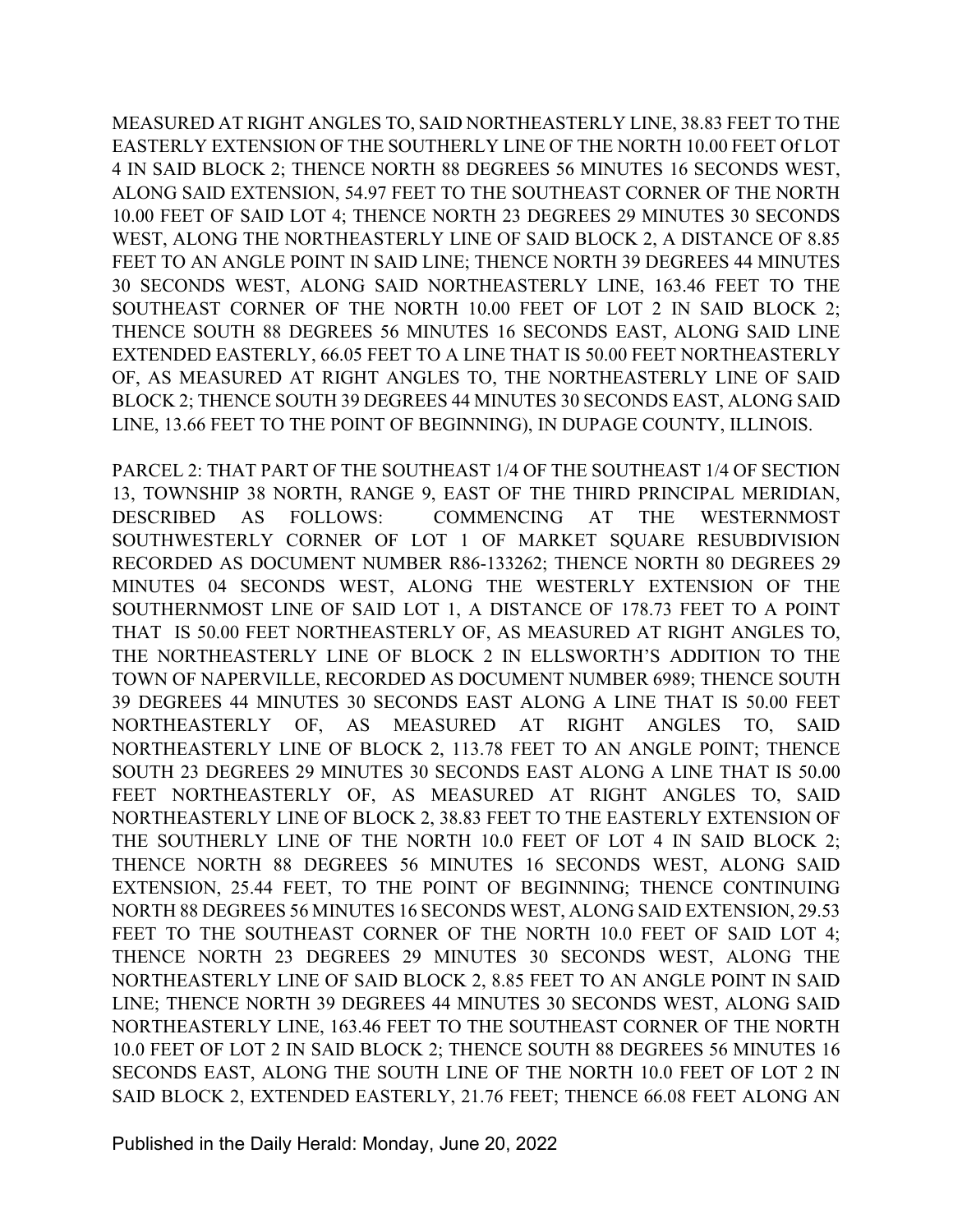ARC, CONCAVE TO THE SOUTHWEST, HAVING A RADIUS OF 257.00 FEET, WITH A CHORD BEARING OF SOUTH 44 DEGREES 50 MINUTES 23 SECONDS EAST, 65.89 FEET; THENCE SOUTH 37 DEGREES 28 MINUTES 27 SECONDS EAST, 62.12 FEET; THENCE 29.12 FEET ALONG AN ARC, CONCAVE TO THE NORTHEAST, HAVING A RADIUS OF 50.00 FEET, WITH A CHORD BEARING OF SOUTH 54 DEGREES 09 MINUTES 31 SECONDS EAST, 28.71 FEET; THENCE 14.10 FEET ALONG AN ARC, CONCAVE TO THE SOUTHWEST HAVING A RADIUS OF 10.00 FEET, WITH A CHORD BEARING OF SOUTH 30 DEGREES 27 MINUTES 21 SECONDS EAST, 12.96 FEET; THENCE 10.29 FEET ALONG AN ARC, CONCAVE TO THE EAST, HAVING A RADIUS OF 15.00 FEET, WITH A CHORD BEARING OF SOUTH 09 DEGREES 43 MINUTES 37 SECONDS EAST, 10.09 FEET TO THE POINT OF BEGINNING, ALL IN DUPAGE COUNTY, ILLINOIS.

# **PIN: 07-13-444-006**

The Property is currently zoned B5 (Secondary Downtown District). The Petitioner is the owner of the property. The Petitioner requests that the City of Naperville grant a variance to allow a sign on an accessory structure and a variance to extend the effective period of the variance. The Petition is on file with the City as PZC Case # 22-1-047 and may be viewed online at https://owncloud.naperville.il.us/index.php/s/eE1yHwSlwsLGpoQ.

A public hearing will be held on the Petition before the Naperville Planning and Zoning Commission (PZC) at 7:00 p.m. on Wednesday, July 6, 2022. The meeting will be conducted in person during which the PZC will hear evidence presented on the Petition and such other matters as may properly come before it. The public hearing may also be viewed on WCNC (Ch. 6 – WOW, Ch. 10- Comcast, Ch. 99 – AT&T), and public input may be provided on the Petition as further described below.

Objections to the Petition, and testimony or comments in support of the Petition, may be provided by one or more of the following methods:

# **Submission of written comments prior to the meeting, or public hearing if applicable:**

- Written comments may be emailed to planning@naperville.il.us.
- Written comments received by 5:00  $p.m.$  the Wednesday before the meeting will be included in the meeting packet sent to the PZC. This meeting packet is also posted on the City's website.
- Written comments received after 5:00 p.m. the Wednesday before the meeting through 5:00 p.m. the day before the meeting will be emailed directly to the PZC, but will not be included in the PZC packet or posted online.
- Written comments received after 5:00 p.m. the day before the meeting will be added to the case file.

# **Speaking during the meeting, or public hearing, if applicable:**

• Individuals who wish to speak must be present in-person in City Council chambers at 400 South Eagle Street, Naperville.

Published in the Daily Herald: Monday, June 20, 2022